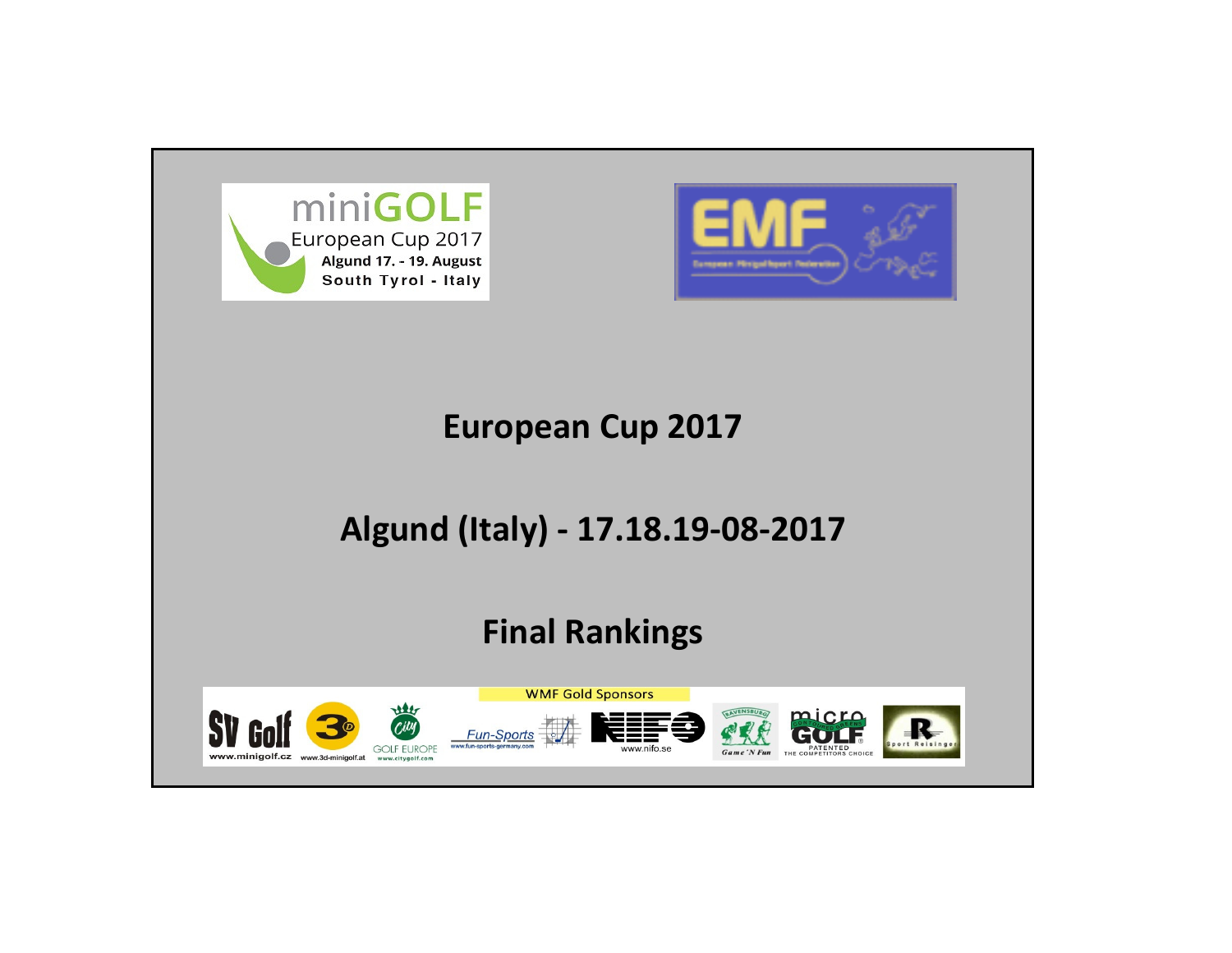

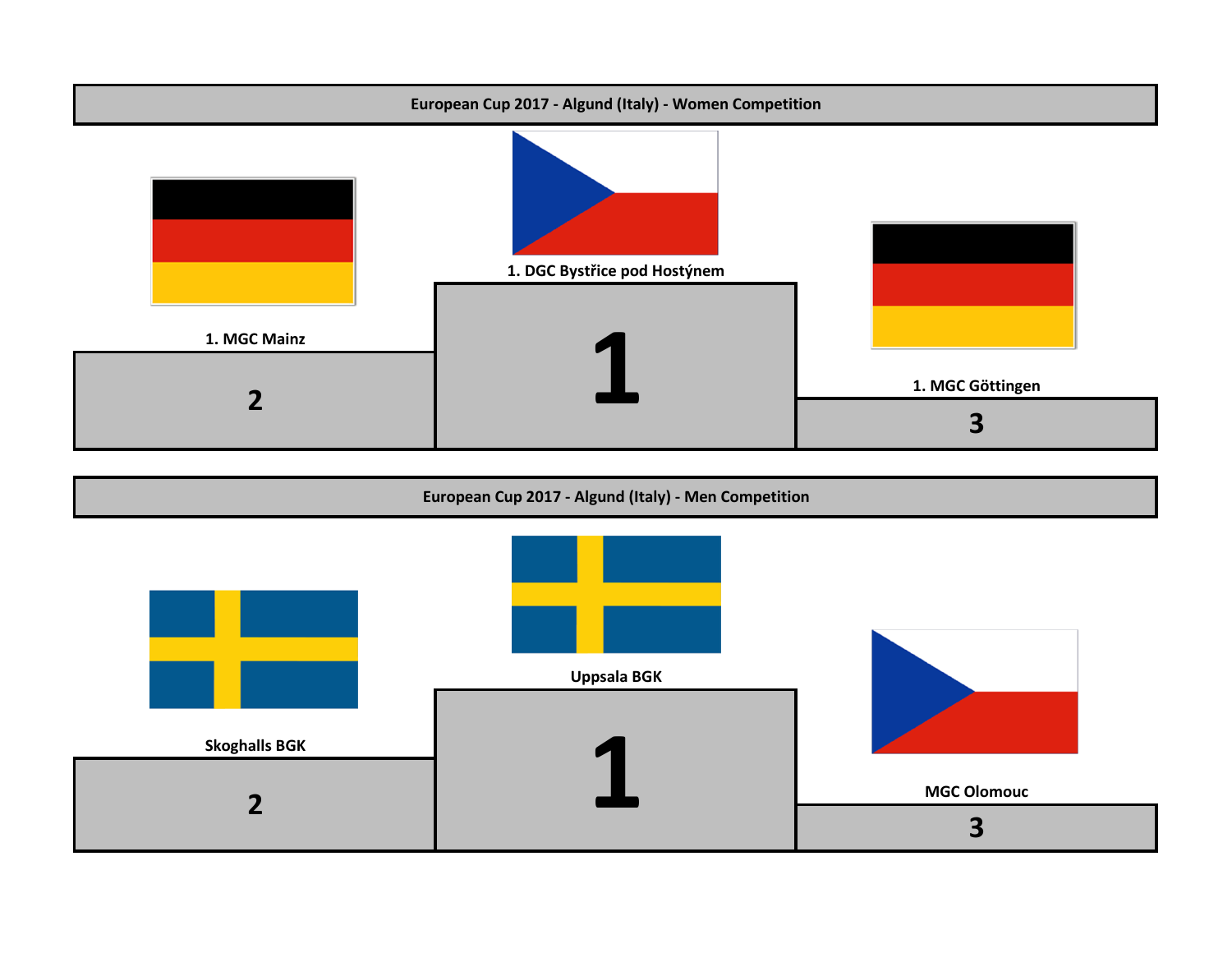#### European Cup 2017 - Algund (Italy) - Log of the Competition

#### Decision of the Jury (Day 3)

Weather for tomorrow is forecasted with some rain with probability between 60% and 90%.

In case of strong delay jury will be entitled to decide for round cutting.

In particular we will apply the following criteria:-

- In case we will not be able to complete the first round at about 12:30 we will cut 1 round

- In case we will not be able to complete the second round at about 16:00 the competition will finish

Flexibility on these criteria will be applied according to the relevance of the possible rain and consequently on how it is possible to play on Miniaturgolf and on Feltgolf courses.

## Tournament Director

Ermes Franchini (EMF Sport Director)

#### Tournament Officer

Roland Gasser (AMV Algund)

#### Referee Team

Wil van Disseldorp (NL)

Peter Burri (CH)

Tuula Morck (Fin)

Staffan Lundblad (Swe)

Jury

Ermes Franchini (EMF Sport Director) Alexander Ershov (Rus) Roland Brunello (Ita)

PENALTIES:

#### VERBAL ADMONITIONS

181 - Porto - Fabio Lima - R1 L12 - Time 133 - Olomuc - Marek Smejkal - R1 L12 - Misbehaviour 157 - Skoghalls - Frederik Tagesson - R1 L5 - Time Coach - WAT Wien - Thomas Zeininger - R2 L14 - Rules Coach - MGC Olomuc - Pavel Gerza - R3 L12 - Rules 107 - Uppsala - Marcus Larsson - R4 L18 - Misbehaviour 134 - Olomuc - Michal Stancik - R8 L12 - Time 174 - WAT - Heinz Weber - R9 L10 - Time 123 - Vergiate - Riccardo Simonetta - R10 L11 Time 164 - Sebastian Piekorz - R11 L2 - Time 213 - Bystrice pod Hostynem - Alena Dolezelova - R5 L8 - Time 283 - Asarums - Jasmin Hansson - R10 L15 - Time **ADMONITIONS** 

134 - Olomuc - Michal Stancik - R9 L8 - Time

#### SUBSTITUTIONS:

Uppsala after Round 6 Lane 16 - Anders Wiklund OUT - Marcus Larsson IN Olomuc after Round 6 Lane 16 - Marian Havlik OUT - David Bilek IN Vergiate after Round 9 Lane 12 - Ivan Baruscotti OUT - Domenico Garbui IN CUSANO MILANINO after Round 7 Lane 12 - Dagmar Hirshmann OUT - Antonella Flamini IN PORTO after Round 7 Lane 18 - Sonia Fontes OUT - Silva Gracinda IN Bystrice after Round 11 Lane 17 - Alena Doleyelova OUT - Silvie Svehlikova IN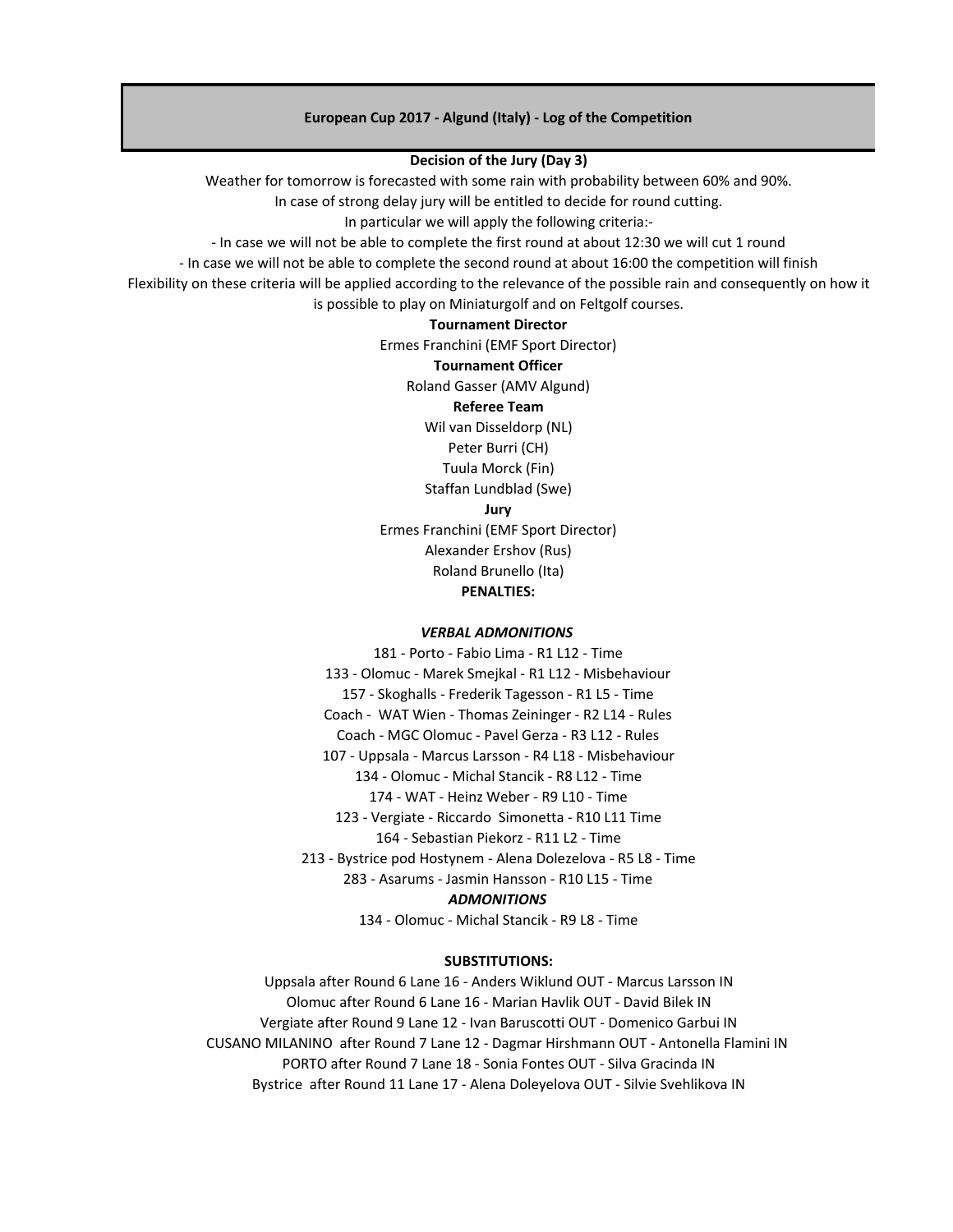### European Cup 2017 - Algund (Italy) - Women Competition

|   | Place Nr. Name                  | Nation/Club                  | R1        | R2        | R3        | R4 | R5 | R6        | IR7       | R8 | R9        | R10 | R11 | <b>Tot</b> | Aver. | Diff      |
|---|---------------------------------|------------------------------|-----------|-----------|-----------|----|----|-----------|-----------|----|-----------|-----|-----|------------|-------|-----------|
|   | 1. DGC Bystřice pod Hostýnem    | <b>Czech Republic</b>        |           |           |           |    |    |           |           |    |           |     |     |            |       |           |
|   | 211 Lenka Dolezelova            | 1. DGC Bystřice pod Hostýnem | 20        | 20        | 20        | 20 | 22 | 22        | 22        | 20 | 21        | 22  | 21  | 230        | 20,90 |           |
|   | 212 Lucie Pavelkova             | . DGC Bystřice pod Hostýnem  | 29        | 24        | 20        | 23 | 19 | 21        | 21        | 22 | 21        | 22  | 20  | 242        | 22,00 |           |
|   | 213 Alena Dolezelova            | 1. DGC Bystřice pod Hostýnem | 21        | 22        | 23        | 22 | 21 | 22        | 23        | 23 | 23        | 22  |     | 244        | 22,30 |           |
|   | 214 Silvie Svehlikova           | 1. DGC Bystřice pod Hostýnem |           |           |           |    |    |           |           |    |           |     |     |            | 23,50 |           |
|   | <b>Total</b>                    |                              | 70        | <b>66</b> | <b>63</b> | 65 | 62 | 65        | <b>66</b> | 65 | 65        | 66  | 64  | 717        | 21,70 |           |
|   |                                 |                              |           |           |           |    |    |           |           |    |           |     |     |            |       |           |
|   | 1. MGC Mainz                    | <b>Germany</b>               |           |           |           |    |    |           |           |    |           |     |     |            |       |           |
|   | 241 Stefanie Blendermann        | 1. MGC Mainz                 | 20        | 19        | 22        | 22 | 20 | 20        | 22        | 22 | 22        | 21  | 20  | 230        | 20,90 |           |
|   | 242 Nicole Gundert-Greiffendorf | 1. MGC Mainz                 | 21        | 23        | 23        | 22 | 23 | 21        | 23        | 24 | 23        | 21  |     | 248        | 22,50 |           |
|   | 243 Alice Kobisch               | 1. MGC Mainz                 | 23        | 26        | 21        | 23 | 21 | 23        | 22        | 23 | 21        | 23  |     | 250        | 22,70 |           |
|   | 244 Selina Krauss               | 1. MGC Mainz                 |           |           |           |    |    |           |           |    |           |     |     |            |       |           |
|   | Total                           |                              | <b>64</b> | <b>68</b> | <b>66</b> | 67 | 64 | 64        | 67        | 69 | <b>66</b> | 65  | 68  | 728        | 22,10 |           |
|   |                                 |                              |           |           |           |    |    |           |           |    |           |     |     |            |       |           |
|   | 1. MGC Göttingen                | Germany                      |           |           |           |    |    |           |           |    |           |     |     |            |       |           |
|   | 231 Jasmin Ehm                  | 1. MGC Göttingen             | 23        | 22        | 23        | 25 | 25 | 20        | 23        | 21 | 23        | 22  |     | 248        | 22,50 |           |
| 3 | 232 Nicole Birkelbach           | 1. MGC Göttingen             | 21        | 22        | 21        | 20 | 25 | 23        | 22        | 21 | 23        | 21  |     | 240        | 21,80 |           |
|   | 233 Bianca Zodrow-Wenke         | 1. MGC Göttingen             | 26        | 21        | 24        | 21 | 22 | 23        | 19        | 21 | 22        | 23  | 20  | 242        | 22,00 |           |
|   | 234 Alexandra Von Dem Knesebeck | 1. MGC Göttingen             |           |           |           |    |    |           |           |    |           |     |     |            |       |           |
|   | <b>Total</b>                    |                              | <b>70</b> | 65        | 68        | 66 | 72 | <b>66</b> | 64        | 63 | 68        | 66  | 62  | 730        | 22,10 | <b>10</b> |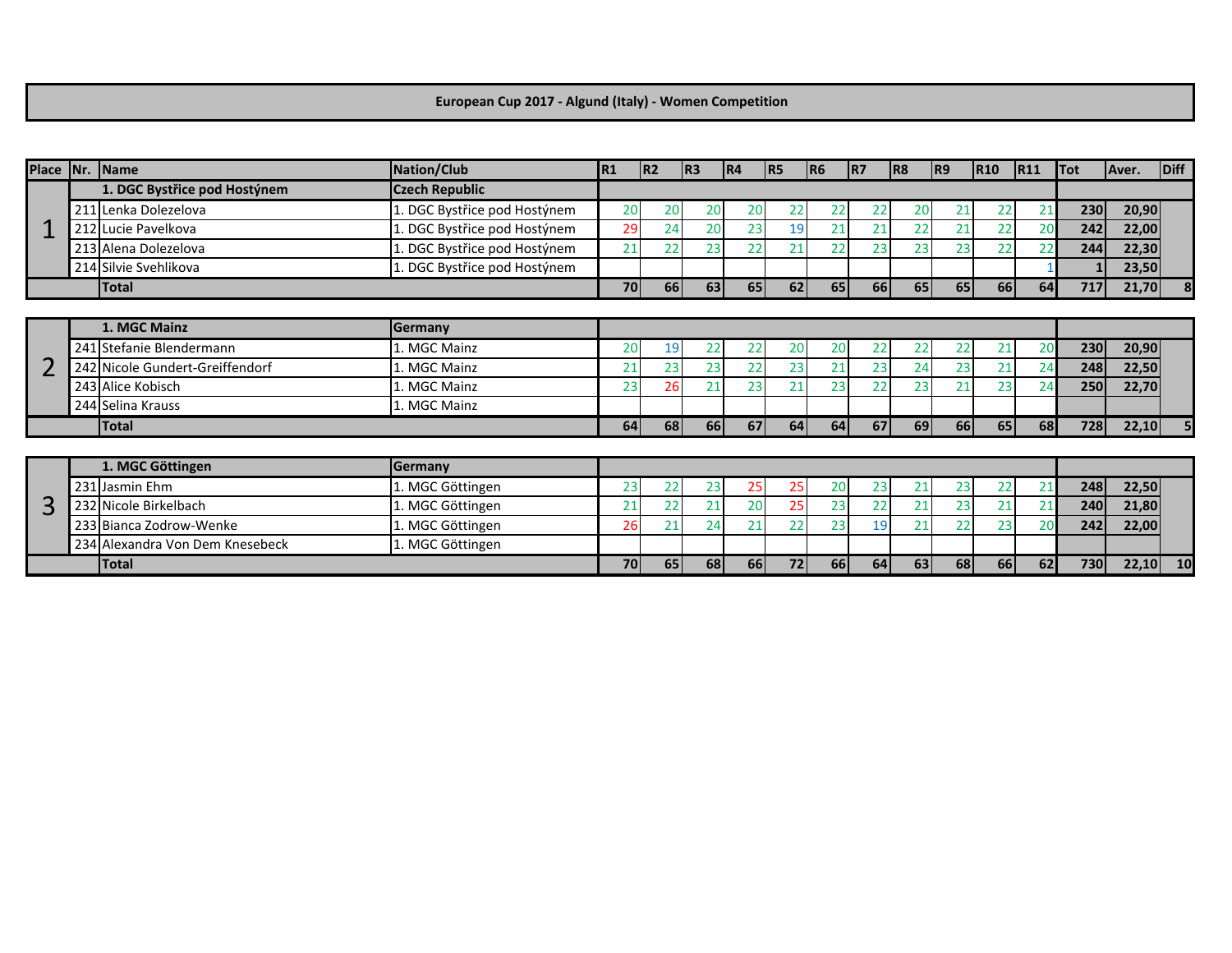### European Cup 2017 - Algund (Italy) - Women Competition

| Place   Nr.   Name |                               | <b>Nation/Club</b>     | R1 | R2 | R3        | R4 | R <sub>5</sub> | R6        | R7 | R8              | R9              | <b>R10</b> | R11 | $\overline{\text{Tot}}$ | Aver.      | Diff |
|--------------------|-------------------------------|------------------------|----|----|-----------|----|----------------|-----------|----|-----------------|-----------------|------------|-----|-------------------------|------------|------|
|                    | <b>Asarums BGK</b>            | <b>Sweden</b>          |    |    |           |    |                |           |    |                 |                 |            |     |                         |            |      |
|                    | 281 Josefin Hansson           | <b>Asarums BGK</b>     | 25 | 24 | 24        | 23 | 23             | 26        | 23 | 24              | 23              | 23         | 22  | 260                     | 23,60      |      |
| 4                  | 282 Wilma Harrysson           | <b>Asarums BGK</b>     | 26 | 26 | 21        | 23 | 23             | 27        | 26 | 23              | 20              | 26         | 23  | 264                     | 24,00      |      |
|                    | 283 Jasmin Hansson            | <b>Asarums BGK</b>     | 19 | 23 | 24        | 21 | 21             | 23        | 21 | 23              | 22              | 22         | 22  | 241                     | 21,90      |      |
|                    | 284 Agneta Harrysson          | <b>Asarums BGK</b>     |    |    |           |    |                |           |    |                 |                 |            |     |                         |            |      |
|                    | <b>Total</b>                  |                        | 70 | 73 | 69        | 67 | 67             | <b>76</b> | 70 | 70              | 65 <sub>1</sub> | 71         | 67  | 765                     | $23,20$ 11 |      |
|                    |                               |                        |    |    |           |    |                |           |    |                 |                 |            |     |                         |            |      |
|                    | <b>G.S.P. Cusano Milanino</b> | <b>Italy</b>           |    |    |           |    |                |           |    |                 |                 |            |     |                         |            |      |
|                    | 251 Dagmar Hirschmann         | G.S.P. Cusano Milanino | 20 | 24 | 24        | 23 | 26             | 21        | 22 |                 |                 |            |     | 160                     | 23,50      |      |
| 5                  | 252 Silvia Bandera            | G.S.P. Cusano Milanino | 26 | 23 | 27        | 23 | 26             | 23        | 24 | 20              | 25              | 22         | 27  | 266                     | 24,20      |      |
|                    | 253 Anna Bandera              | G.S.P. Cusano Milanino | 20 | 23 | 23        | 23 | 25             | 21        | 21 | 19              | 25              | 23         | 20  | 243                     | 22,10      |      |
|                    | 254 Antonella Flamini         | G.S.P. Cusano Milanino |    |    |           |    |                |           | 8  | 23              | 25              | 23         | 23  | 102                     | 23,50      |      |
|                    | <b>Total</b>                  |                        | 66 | 70 | 74        | 69 | 77             | 65        | 75 | 62              | 75              | 68         | 70  | 771                     | $23,40$ 15 |      |
|                    |                               |                        |    |    |           |    |                |           |    |                 |                 |            |     |                         |            |      |
|                    | <b>MC</b> Effretikon          | <b>Switzerland</b>     |    |    |           |    |                |           |    |                 |                 |            |     |                         |            |      |
| 6                  | 291 Rebecca Weber             | <b>MC</b> Effretikon   | 23 | 21 | 24        | 23 | 23             | 24        | 25 | 22              | 25              | 23         | 24  | 257                     | 23,40      |      |
|                    | 292 Esther Wicki              | <b>MC</b> Effretikon   | 21 | 26 | 20        | 27 | 24             | 24        | 25 | 22              | 27              | 26         | 28  | 270                     | 24,50      |      |
|                    | 293 Maja Wicki                | <b>MC</b> Effretikon   | 23 | 22 | 22        | 21 | 23             | 22        | 24 | $\overline{22}$ | 26              | 23         | 22  | 250                     | 22,70      |      |
|                    | <b>Total</b>                  |                        | 67 | 69 | <b>66</b> | 71 | 70             | <b>70</b> | 74 | 66              | <b>78</b>       | 72         | 74  | 777                     | $23,50$ 12 |      |
|                    |                               |                        |    |    |           |    |                |           |    |                 |                 |            |     |                         |            |      |
|                    | <b>MGC Oirschot</b>           | <b>The Netherlands</b> |    |    |           |    |                |           |    |                 |                 |            |     |                         |            |      |
|                    | 261 Ilona de Kok              | <b>MGC Oirschot</b>    | 27 | 21 | 25        | 25 | 22             | 20        | 23 | 22              |                 |            |     | 185                     | 23,10      |      |
|                    | 262 Anja Derks                | <b>MGC Oirschot</b>    | 25 | 23 | 24        | 25 | 30             | 27        | 22 | 25              |                 |            |     | 201                     | 25,10      |      |
|                    | 263 Natasja Kolsteren         | <b>MGC Oirschot</b>    | 21 | 23 | 24        | 21 | 21             | 25        | 29 | $\overline{23}$ |                 |            |     | 187                     | 23,40      |      |
|                    | <b>Total</b>                  |                        | 73 | 67 | 73        | 71 | 73             | 72        | 74 | 70              |                 |            |     | 573                     | 23,90      |      |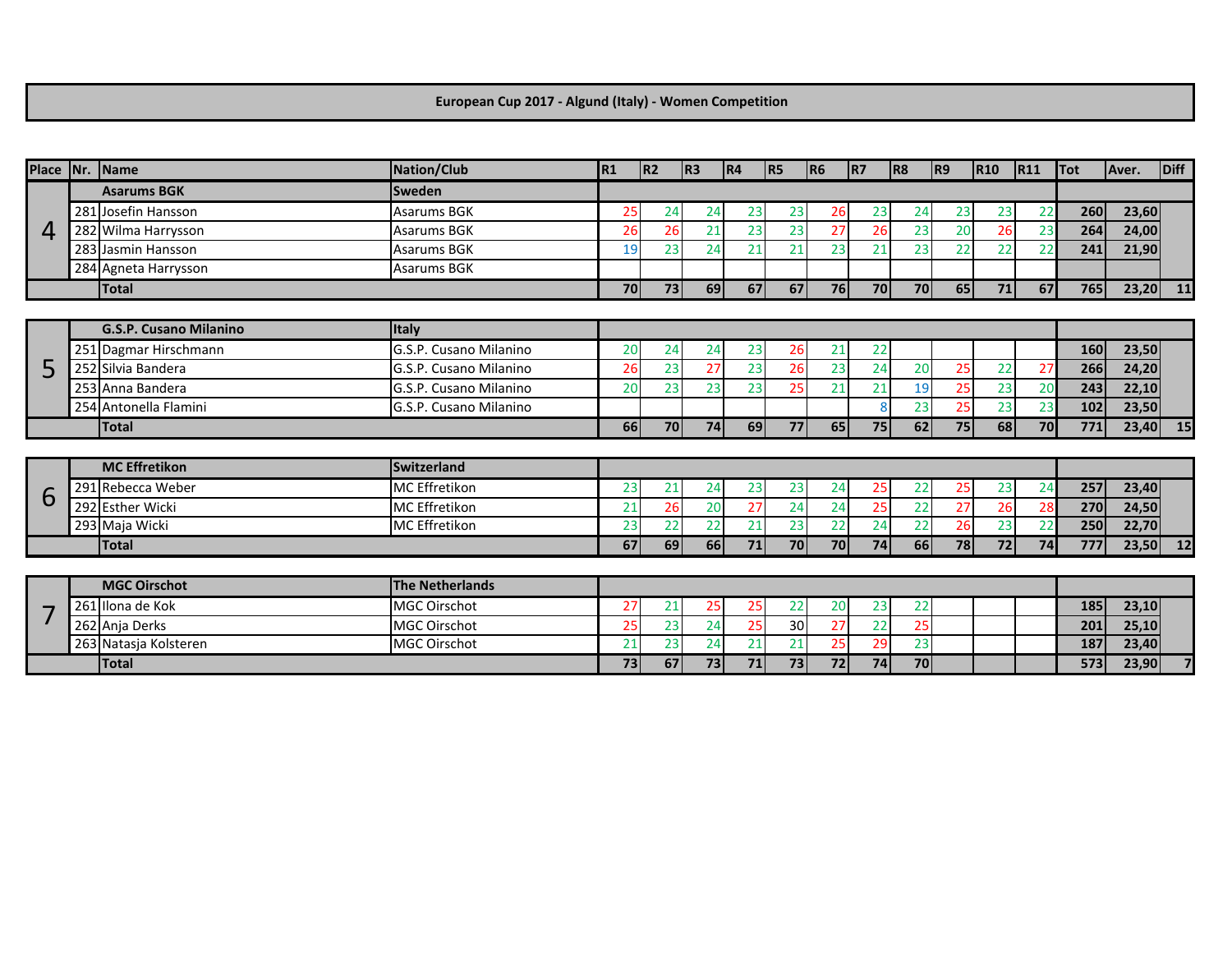### European Cup 2017 - Algund (Italy) - Women Competition

| Place Nr. | Name                    | Nation/Club       | IR <sub>1</sub> | R2 | R3 | R4 | R <sub>5</sub> | IR6       | R7              | R8 | R9 | <b>R10</b> | R11 | <b>Tot</b> | Aver. | Diff |
|-----------|-------------------------|-------------------|-----------------|----|----|----|----------------|-----------|-----------------|----|----|------------|-----|------------|-------|------|
|           | <b>BGSC Klaus</b>       | <b>Austria</b>    |                 |    |    |    |                |           |                 |    |    |            |     |            |       |      |
|           | 201 Stefanie Emich      | <b>BGSC Klaus</b> | 28              | 24 | 25 | 24 | 26             | 24        | 26              | 25 |    |            |     | 202        | 25,30 |      |
| 8         | 202 Nadine Jürgens      | <b>BGSC Klaus</b> | 24              | 25 | 25 | 22 | 24             | 24        | 28              | 25 |    |            |     | 197        | 24,60 |      |
|           | 203 Nadine Nagele       | <b>BGSC Klaus</b> | 21              | 25 | 29 | 25 | 27             | 25        | 24              | 21 |    |            |     | 197        | 24,60 |      |
|           | 204 Rosmarie Jagschitz  | <b>BGSC Klaus</b> |                 |    |    |    |                |           |                 |    |    |            |     |            |       |      |
|           | <b>Total</b>            |                   | 73              | 74 | 79 | 71 | 77             | 73        | 78              | 71 |    |            |     | 596        | 24,80 | 8    |
|           |                         |                   |                 |    |    |    |                |           |                 |    |    |            |     |            |       |      |
|           | <b>Manse RG Tampere</b> | Finland           |                 |    |    |    |                |           |                 |    |    |            |     |            |       |      |
| 9         | 221 Ida Hiltunen        | Manse RG Tampere  | 29              | 26 | 24 | 26 | 24             | 26        | 22              | 25 |    |            |     | 202        | 25,30 |      |
|           | 222 Lotta Onikki        | Manse RG Tampere  | 27              | 29 | 25 | 30 | 25             | 23        | 26              | 25 |    |            |     | 210        | 26,30 |      |
|           | 223 Greta Wedman        | Manse RG Tampere  | 29              | 20 | 23 | 22 | 23             | 22        | $2\overline{3}$ | 23 |    |            |     | 185        | 23,10 |      |
|           | <b>Total</b>            |                   | 85              | 75 | 72 | 78 | 72             | 71        | 71              | 73 |    |            |     | 597        | 24,90 | 14   |
|           |                         |                   |                 |    |    |    |                |           |                 |    |    |            |     |            |       |      |
|           | <b>CM Porto</b>         | Portugal          |                 |    |    |    |                |           |                 |    |    |            |     |            |       |      |
|           | 271 Ines Fontes         | <b>CM Porto</b>   | 23              | 26 | 27 | 26 | 28             | 27        | 30              | 21 |    |            |     | 208        | 26,00 |      |
| 10        | 272 Sonia Fontes        | <b>CM Porto</b>   | 29              | 28 | 34 | 31 | 28             | 24        | 27              |    |    |            |     | 201        | 28,50 |      |
|           | 273 Sofia Santos        | <b>CM Porto</b>   | 29              | 27 | 22 | 22 | 28             | 28        | 29              | 22 |    |            |     | 207        | 25,90 |      |
|           | 274 Gracinda Silva      | <b>CM Porto</b>   |                 |    |    |    |                |           |                 | 27 |    |            |     | 27         | 28,10 |      |
|           | <b>Total</b>            |                   | 81              | 81 | 83 | 79 | 84             | <b>79</b> | 86              | 70 |    |            |     | 643        | 26,80 | 16   |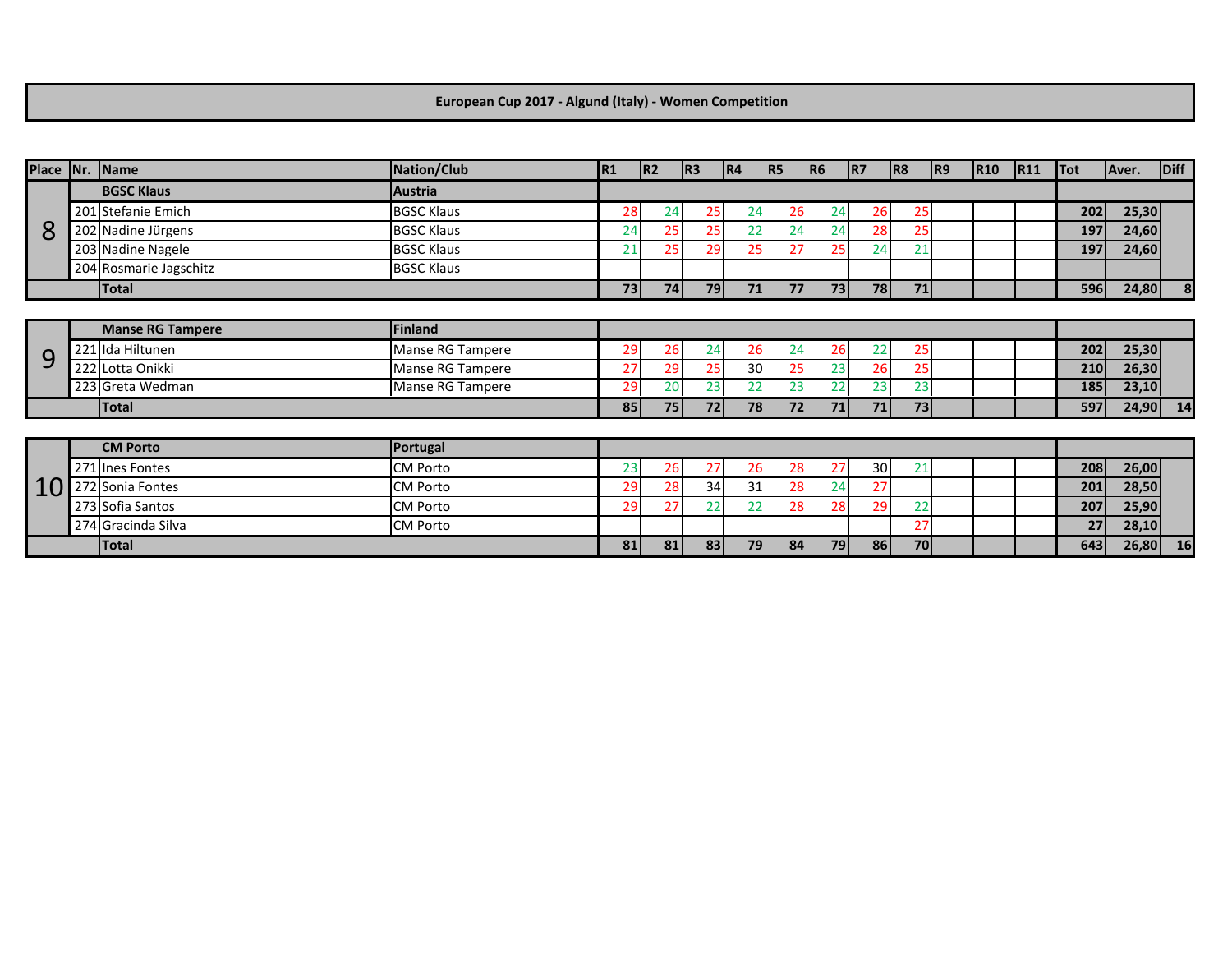## European Cup 2017 - Algund (Italy) - Men Competition

| Place Nr.      | Name                  | <b>Nation/Club</b>    | R1  | R2 | R3                              | R4 | R <sub>5</sub> | R6                      | R7 | R8  | R9                              | <b>R10 R11 Tot</b> |     |          | Aver. | Diff |
|----------------|-----------------------|-----------------------|-----|----|---------------------------------|----|----------------|-------------------------|----|-----|---------------------------------|--------------------|-----|----------|-------|------|
|                | <b>Uppsala BGK</b>    | <b>Sweden</b>         |     |    |                                 |    |                |                         |    |     |                                 |                    |     |          |       |      |
|                | 101 Anders Wiklund    | Uppsala BGK           | 36  | 33 | 38                              | 31 | 35             | 32                      |    |     |                                 |                    |     | 205      | 33,30 |      |
|                | 102 Andreas Cederholm | Uppsala BGK           | 27  | 28 | 24                              | 27 | 28             | 32                      | 27 | 27  | 31                              | 29                 | 31  | 311      | 28,30 |      |
| 1              | 103 Anders Olsson     | Uppsala BGK           | 31  | 29 | 28                              | 29 | 26             | 29                      | 29 | 30  | 28                              | 32                 | 32  | 323      | 29,40 |      |
|                | 104 Fredrik Persson   | Uppsala BGK           | 27  | 31 | 31                              | 28 | 29             | 32                      | 33 | 23  | 30                              | 29                 | 23  | 316      | 28,70 |      |
|                | 105 Lars Brown        | Uppsala BGK           | 28  | 29 | 27                              | 32 | 29             | 30                      | 26 | 30  | 29                              | 32                 | 30  | 322      | 29,30 |      |
|                | 106 Carl-Johan Ryner  | Uppsala BGK           | 29  | 28 | 27                              | 31 | 28             | 26                      | 26 | 33  | 27                              | 25                 | 27  | 307      | 27,90 |      |
|                | 107 Marcus Larsson    | Uppsala BGK           |     |    |                                 |    |                | D                       | 34 | 37  | 33                              | 28                 | 29  | 163      | 32,20 |      |
|                | <b>Total</b>          |                       |     |    | 178 178 175 178 175 183 175     |    |                |                         |    | 180 | 178                             | <b>175</b>         | 172 | 1947     | 29,50 | 11   |
|                |                       |                       |     |    |                                 |    |                |                         |    |     |                                 |                    |     |          |       |      |
|                | <b>Skoghalls BGK</b>  | <b>Sweden</b>         |     |    |                                 |    |                |                         |    |     |                                 |                    |     |          |       |      |
|                | 151 Filiph Svensson   | Skoghalls BGK         | 30  | 33 | 26                              | 32 | 32             | 29                      | 31 | 29  | 32                              | 30                 | 30  | 334      | 30,40 |      |
|                | 152 Filiph Johansson  | Skoghalls BGK         | 30  | 30 | 29                              | 35 | 26             | 37                      | 31 | 28  | 36                              | 30                 | 29  | 341      | 31,00 |      |
| $\overline{2}$ | 153 Mikael Lövgren    | Skoghalls BGK         | 39  | 36 | 34                              | 37 | 31             | 31                      | 27 | 28  | 38                              | 33                 | 32  | 366      | 33,30 |      |
|                | 154 Ulf Kristiansson  | Skoghalls BGK         | 29  | 33 | 30                              | 32 | 29             | 29                      | 31 | 30  | 36                              | 35                 | 26  | 340      | 30,90 |      |
|                | 155 Lars Kvael        | Skoghalls BGK         | 32  | 33 | 29                              | 33 | 30             | 32                      | 32 | 31  | 35                              | 39                 | 28  | 354      | 32,20 |      |
|                | 156 Sebastian Ekängen | Skoghalls BGK         | 31  | 35 | 32                              | 30 | 30             | 27                      | 30 | 33  | 27                              | 30                 | 32  | 337      | 30,60 |      |
|                | 157 Fredrik Tagesson  | Skoghalls BGK         |     |    |                                 |    |                |                         |    |     |                                 |                    |     |          |       |      |
|                | <b>Total</b>          |                       | 191 |    |                                 |    |                |                         |    |     | 200 180 199 178 185 182 179 204 | 197                | 177 | 2072     | 31,40 | 27   |
|                |                       |                       |     |    |                                 |    |                |                         |    |     |                                 |                    |     |          |       |      |
|                | <b>MGC Olomouc</b>    | <b>Czech Republic</b> |     |    |                                 |    |                |                         |    |     |                                 |                    |     |          |       |      |
|                | 131 Ivan Macho        | <b>MGC Olomouc</b>    | 33  | 35 | 30                              | 31 | 33             | 34                      | 30 | 30  | 33                              | 31                 | 28  | 348      | 31,60 |      |
|                | 132 Marian Havlik     | <b>MGC Olomouc</b>    | 31  | 37 | 40                              | 34 | 32             | 35                      |    |     |                                 |                    |     | 209      | 35,30 |      |
| 3              | 133 Marek Smejkal     | <b>MGC Olomouc</b>    | 35  | 32 | 30                              | 30 | 33             | 31                      | 34 | 30  | 37                              | 34                 | 34  | 360      | 32,70 |      |
|                | 134 Michal Stancik    | <b>MGC Olomouc</b>    | 33  | 27 | 32                              | 32 | 28             | 33                      | 35 | 31  | 37                              | 31                 | 30  | 349      | 31,70 |      |
|                | 135 Jiri Stanek       | <b>MGC Olomouc</b>    | 34  | 41 | 34                              | 30 | 30             | 33                      | 32 | 26  | 41                              | 30                 | 31  | 362      | 32,90 |      |
|                | 136 Marian Strasko    | <b>MGC Olomouc</b>    | 33  | 27 | 32                              | 31 | 31             | 29                      | 31 | 30  | 27                              | 29                 | 30  | 330      | 30,00 |      |
|                | 137 David Bilek       | <b>MGC Olomouc</b>    |     |    |                                 |    |                | $\overline{\mathbf{3}}$ | 40 | 27  | 36                              | 35                 | 33  | 174      | 31,80 |      |
|                | <b>Total</b>          |                       |     |    | 199 199 198 188 187 198 202 174 |    |                |                         |    |     | 211                             | <b>190</b>         |     | 186 2132 | 32,30 | 37   |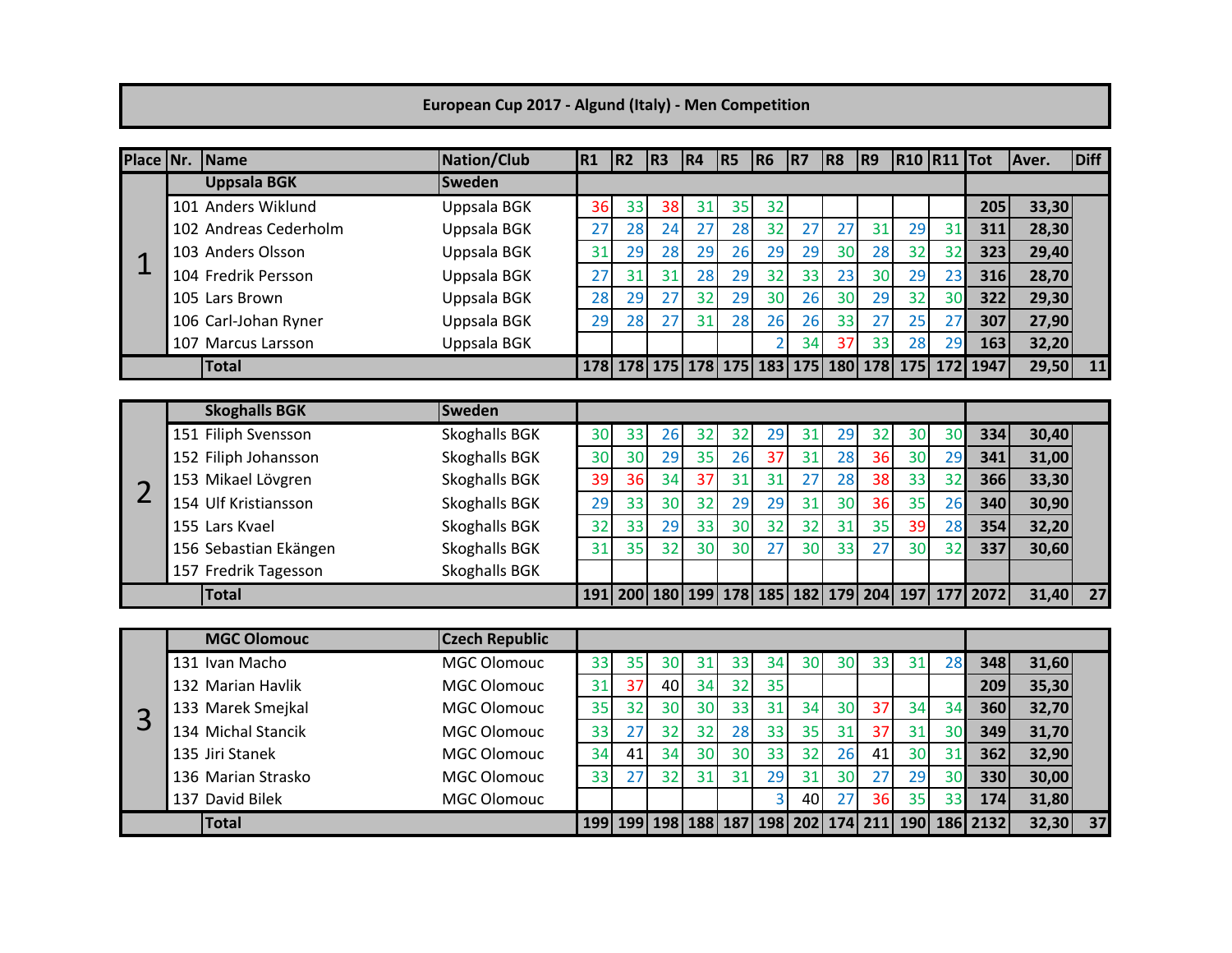## European Cup 2017 - Algund (Italy) - Men Competition

| Place Nr. | Name                    | <b>Nation/Club</b> | R1  | <b>R2</b> | R3 | R4 | R <sub>5</sub> | <b>R6</b> | R7 | R8 | R9 | <b>R10 R11 Tot</b>                                  |    |                                                                        | <b>LAver.</b> | <b>Diff</b>     |
|-----------|-------------------------|--------------------|-----|-----------|----|----|----------------|-----------|----|----|----|-----------------------------------------------------|----|------------------------------------------------------------------------|---------------|-----------------|
|           | 1. MGC Mainz            | Germany            |     |           |    |    |                |           |    |    |    |                                                     |    |                                                                        |               |                 |
|           | 161 Lukas Neumann       | 1. MGC Mainz       | 37  | 32        | 30 | 35 | 28             | 35        | 31 | 29 | 31 | 29                                                  | 37 | 354                                                                    | 32,20         |                 |
|           | 162 Lars Greiffendorf   | 1. MGC Mainz       | 44  | 34        | 33 | 33 | 33             | 34        | 32 | 34 | 36 | 31                                                  | 37 | 381                                                                    | 34,60         |                 |
| 4         | 163 Manuel Szablikowski | 1. MGC Mainz       | 33  | 29        | 41 | 37 | 36             | 37        | 33 | 28 | 34 | 36                                                  | 36 | 380                                                                    | 34,50         |                 |
|           | 164 Sebastian Piekorz   | 1. MGC Mainz       | 25  | 34        | 31 | 34 | 28             | 31        | 30 | 26 | 35 | 36                                                  | 31 | 341                                                                    | 31,00         |                 |
|           | 165 Reto Sommer         | 1. MGC Mainz       | 39  | 33        | 37 | 37 | 38             | 38        | 30 | 38 | 36 | 36                                                  | 31 | 393                                                                    | 35,70         |                 |
|           | 166 Marcel Noack        | 1. MGC Mainz       | 35  | 32        | 28 | 33 | 36             | 32        | 36 | 33 | 31 | 29                                                  | 30 | 355                                                                    | 32,30         |                 |
|           | 167 Markus Obeth        | 1. MGC Mainz       |     |           |    |    |                |           |    |    |    |                                                     |    |                                                                        |               |                 |
|           | <b>Total</b>            |                    | 213 |           |    |    |                |           |    |    |    | 194   200   209   199   207   192   188   203   197 |    | 202 2204                                                               | 33,40         | 25              |
|           | <b>ASVÖ WAT Wien</b>    | <b>Austria</b>     |     |           |    |    |                |           |    |    |    |                                                     |    |                                                                        |               |                 |
|           | 171 Julian Weibold      | ASVÖ WAT Wien      | 34  | 40        | 34 | 35 | 32             | 32        | 33 | 28 | 34 | 36                                                  | 32 | 370                                                                    | 33,60         |                 |
|           | 172 Christian Freilach  | ASVÖ WAT Wien      | 32  | 39        | 28 | 29 | 36             | 32        | 34 | 39 | 32 | 40                                                  | 35 | 376                                                                    | 34,20         |                 |
| 5         | 173 Adam Fazekas        | ASVÖ WAT Wien      | 29  | 36        | 33 | 30 | 34             | 31        | 31 | 31 | 32 | 30                                                  | 30 | 347                                                                    | 31,50         |                 |
|           | 174 Heinz Weber         | ASVÖ WAT Wien      | 29  | 33        | 34 | 34 | 29             | 29        | 26 | 38 | 36 | 34                                                  | 36 | 358                                                                    | 32,50         |                 |
|           | 175 Czaba Palinkas      | ASVÖ WAT Wien      | 34  | 32        | 36 | 30 | 35             | 33        | 31 | 31 | 36 | 28                                                  | 35 | 361                                                                    | 32,80         |                 |
|           | 176 Stefan Mehlhose     | ASVÖ WAT Wien      | 37  | 37        | 33 | 35 | 35             | 39        | 41 | 30 | 41 | 35                                                  | 30 | 393                                                                    | 35,70         |                 |
|           | 177 Norbert Wagenhofer  | ASVÖ WAT Wien      |     |           |    |    |                |           |    |    |    |                                                     |    |                                                                        |               |                 |
|           | <b>Total</b>            |                    |     |           |    |    |                |           |    |    |    |                                                     |    | 195   217   198   193   201   196   196   197   211   203   198   2205 | 33,40         | 24              |
|           | <b>G.S.P. Vergiate</b>  | Italy              |     |           |    |    |                |           |    |    |    |                                                     |    |                                                                        |               |                 |
|           | 121 Roberto Garbui      | G.S.P. Vergiate    | 42  | 32        | 31 | 40 | 30             | 32        | 37 | 36 | 29 | 42                                                  | 33 | 384                                                                    | 34,90         |                 |
|           | 122 Alexander Lang      | G.S.P. Vergiate    | 34  | 34        | 39 | 38 | 35             | 34        | 34 | 30 | 37 | 40                                                  | 33 | 388                                                                    | 35,30         |                 |
| 6         | 123 Riccardo Simonetta  | G.S.P. Vergiate    | 36  | 35        | 42 | 32 | 34             | 24        | 31 | 36 | 31 | 32                                                  | 37 | 370                                                                    | 33,60         |                 |
|           | 124 Lorenzo Levis       | G.S.P. Vergiate    | 31  | 34        | 37 | 35 | 31             | 33        | 34 | 28 | 42 | 38                                                  | 31 | 374                                                                    | 34,00         |                 |
|           | 125 Rudi Giroldini      | G.S.P. Vergiate    | 31  | 35        | 34 | 32 | 33             | 30        | 31 | 28 | 35 | 36                                                  | 32 | 357                                                                    | 32,50         |                 |
|           | 126 Ivan Baruscotti     | G.S.P. Vergiate    | 35  | 32        | 29 | 34 | 32             | 31        | 32 | 39 | 31 |                                                     |    | 295                                                                    | 37,40         |                 |
|           | 127 Domenico Garbui     | G.S.P. Vergiate    |     |           |    |    |                |           |    |    |    | 33                                                  | 38 | 78                                                                     | 34,30         |                 |
|           | <b>Total</b>            |                    |     |           |    |    |                |           |    |    |    | 209 202 212 211 195 184 199 197 212 221             |    | 204 2246                                                               | 34,00         | $\overline{37}$ |